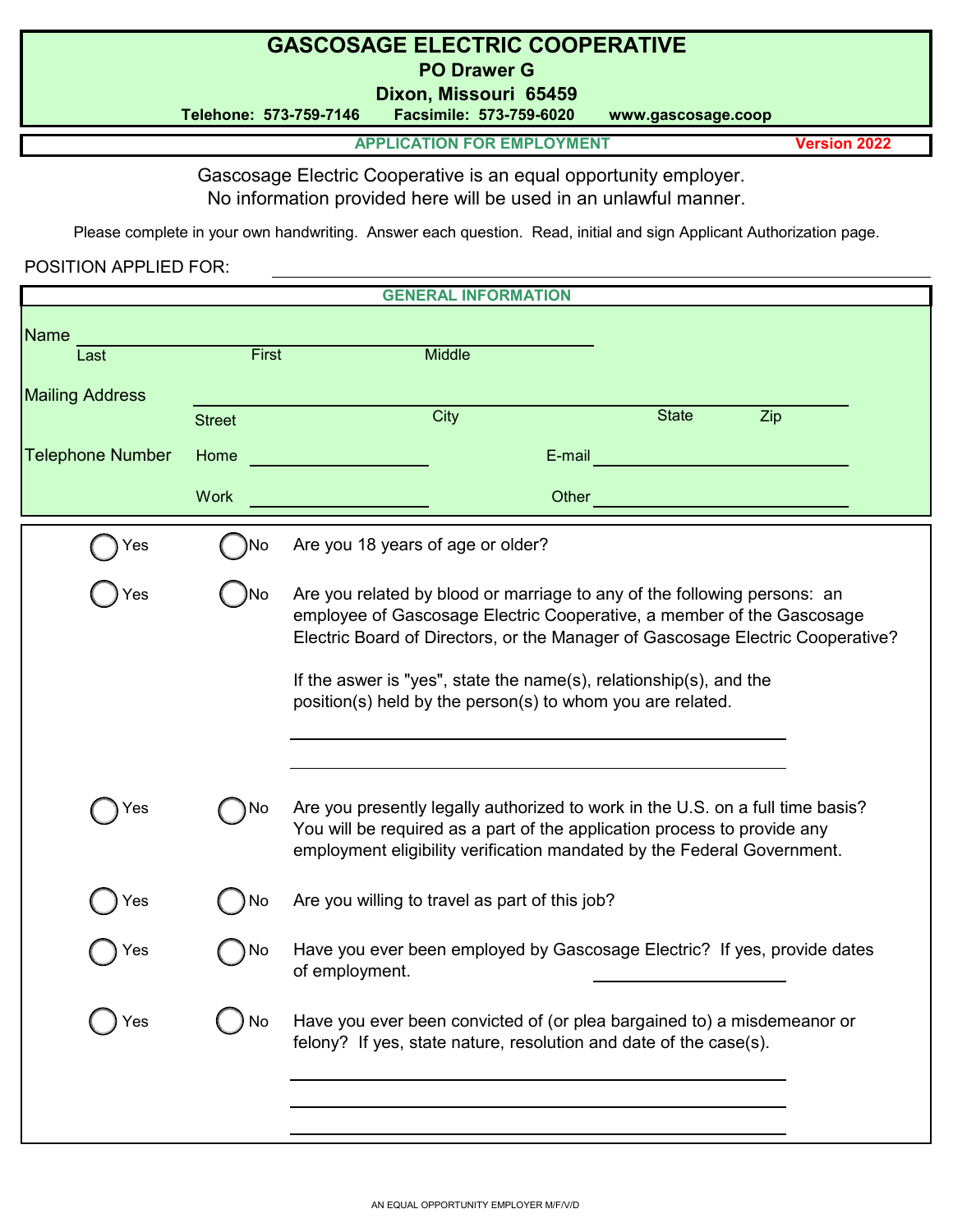#### **EDUCATION / TRAINING HISTORY**

 $O<sub>No</sub>$ Do you have a high school diploma or a general education development (GED) certificate? <br>
Yes

|                        | Name of School                                                        |                                                                                                                                                                                    | City                                                                |                                          |                | State          |              |                   | <b>GPA</b>      |
|------------------------|-----------------------------------------------------------------------|------------------------------------------------------------------------------------------------------------------------------------------------------------------------------------|---------------------------------------------------------------------|------------------------------------------|----------------|----------------|--------------|-------------------|-----------------|
|                        |                                                                       |                                                                                                                                                                                    | List colleges, military, business, trade or other schools attended. |                                          |                |                |              |                   |                 |
|                        |                                                                       | <b>Month and Year</b>                                                                                                                                                              |                                                                     |                                          |                |                |              | Type of           | Year            |
|                        | <b>Institution Name and Location</b>                                  | <b>Attended</b>                                                                                                                                                                    | Quarter                                                             | <b>Credits Earned</b><br><b>Semester</b> | Other          | Grade<br>Point | Major /      | <b>Degree</b>     | <b>Degree</b>   |
|                        |                                                                       |                                                                                                                                                                                    |                                                                     |                                          | (Specify)      | Average        | <b>Minor</b> | Awarded           | <b>Received</b> |
|                        |                                                                       | From                                                                                                                                                                               |                                                                     |                                          |                |                |              |                   |                 |
|                        |                                                                       |                                                                                                                                                                                    |                                                                     |                                          |                |                |              |                   |                 |
|                        |                                                                       | To                                                                                                                                                                                 |                                                                     |                                          |                |                |              |                   |                 |
|                        |                                                                       | From                                                                                                                                                                               |                                                                     |                                          |                |                |              |                   |                 |
|                        |                                                                       |                                                                                                                                                                                    |                                                                     |                                          |                |                |              |                   |                 |
|                        |                                                                       | To                                                                                                                                                                                 |                                                                     |                                          |                |                |              |                   |                 |
|                        |                                                                       | From                                                                                                                                                                               |                                                                     |                                          |                |                |              |                   |                 |
|                        |                                                                       | To                                                                                                                                                                                 |                                                                     |                                          |                |                |              |                   |                 |
|                        |                                                                       |                                                                                                                                                                                    |                                                                     |                                          |                |                |              |                   |                 |
|                        |                                                                       | From                                                                                                                                                                               |                                                                     |                                          |                |                |              |                   |                 |
|                        |                                                                       | To                                                                                                                                                                                 |                                                                     |                                          |                |                |              |                   |                 |
|                        |                                                                       | From                                                                                                                                                                               |                                                                     |                                          |                |                |              |                   |                 |
|                        |                                                                       |                                                                                                                                                                                    |                                                                     |                                          |                |                |              |                   |                 |
|                        |                                                                       | To                                                                                                                                                                                 |                                                                     |                                          |                |                |              |                   |                 |
|                        |                                                                       |                                                                                                                                                                                    | <b>LICENSE / REGISTRATION / CERTIFICATE</b>                         |                                          |                |                |              |                   |                 |
|                        | <b>Description</b>                                                    | List any required professional license, registration, certificate, Commercial Driver's License, etc.                                                                               | <b>State</b>                                                        |                                          |                | <b>Number</b>  |              | <b>Expiration</b> |                 |
|                        |                                                                       |                                                                                                                                                                                    |                                                                     |                                          |                |                |              |                   |                 |
|                        |                                                                       |                                                                                                                                                                                    |                                                                     |                                          |                |                |              |                   |                 |
|                        |                                                                       |                                                                                                                                                                                    |                                                                     |                                          |                |                |              |                   |                 |
|                        |                                                                       |                                                                                                                                                                                    |                                                                     |                                          |                |                |              |                   |                 |
|                        |                                                                       |                                                                                                                                                                                    |                                                                     |                                          |                |                |              |                   |                 |
|                        |                                                                       |                                                                                                                                                                                    |                                                                     |                                          |                |                |              |                   |                 |
|                        |                                                                       |                                                                                                                                                                                    |                                                                     |                                          |                |                |              |                   |                 |
|                        |                                                                       |                                                                                                                                                                                    | <b>SPECIALIZED SKILLS AND KNOWLEDGE</b>                             |                                          |                |                |              |                   |                 |
|                        |                                                                       | List skills or knowledge that show your ability to perform the job for which you are applying.<br>(typing speed, computer languages or software programs, foreign languages, etc.) |                                                                     |                                          |                |                |              |                   |                 |
|                        |                                                                       |                                                                                                                                                                                    |                                                                     |                                          |                |                |              |                   |                 |
| <b>Computer Skills</b> | Hardware:                                                             | <b>IBM/PC</b>                                                                                                                                                                      | <b>MAC</b>                                                          |                                          |                |                |              |                   |                 |
|                        | Software:                                                             |                                                                                                                                                                                    |                                                                     |                                          |                |                |              |                   |                 |
|                        | Excel                                                                 | Microsoft Word                                                                                                                                                                     | InDesign                                                            |                                          | Other          |                |              |                   |                 |
|                        | Powerpoint                                                            | Access                                                                                                                                                                             |                                                                     | Adobe Photoshop                          |                |                |              |                   |                 |
|                        |                                                                       |                                                                                                                                                                                    |                                                                     |                                          |                |                |              |                   |                 |
| <b>Office Skills</b>   | 10 Key Sight/Touch                                                    |                                                                                                                                                                                    |                                                                     |                                          |                |                |              |                   |                 |
| <b>Accounting</b>      | A/P                                                                   | A/R                                                                                                                                                                                | Payroll                                                             |                                          | General Ledger |                |              | Purchasing        |                 |
|                        |                                                                       |                                                                                                                                                                                    |                                                                     |                                          |                |                |              |                   |                 |
|                        | Other Special Skills <b>Contract Contract of the Special Skills</b>   |                                                                                                                                                                                    |                                                                     |                                          |                |                |              |                   |                 |
|                        |                                                                       |                                                                                                                                                                                    |                                                                     |                                          |                |                |              |                   |                 |
|                        | Foreign Language - Specify Fluency (Reading, Speaking and/or Writing) |                                                                                                                                                                                    |                                                                     |                                          |                |                |              |                   |                 |
| <b>Additional</b>      |                                                                       |                                                                                                                                                                                    |                                                                     |                                          |                |                |              |                   |                 |
| <b>Comments</b>        |                                                                       |                                                                                                                                                                                    |                                                                     |                                          |                |                |              |                   |                 |
|                        |                                                                       |                                                                                                                                                                                    |                                                                     |                                          |                |                |              |                   |                 |
|                        |                                                                       |                                                                                                                                                                                    |                                                                     |                                          |                |                |              |                   |                 |
|                        |                                                                       |                                                                                                                                                                                    |                                                                     |                                          |                |                |              |                   |                 |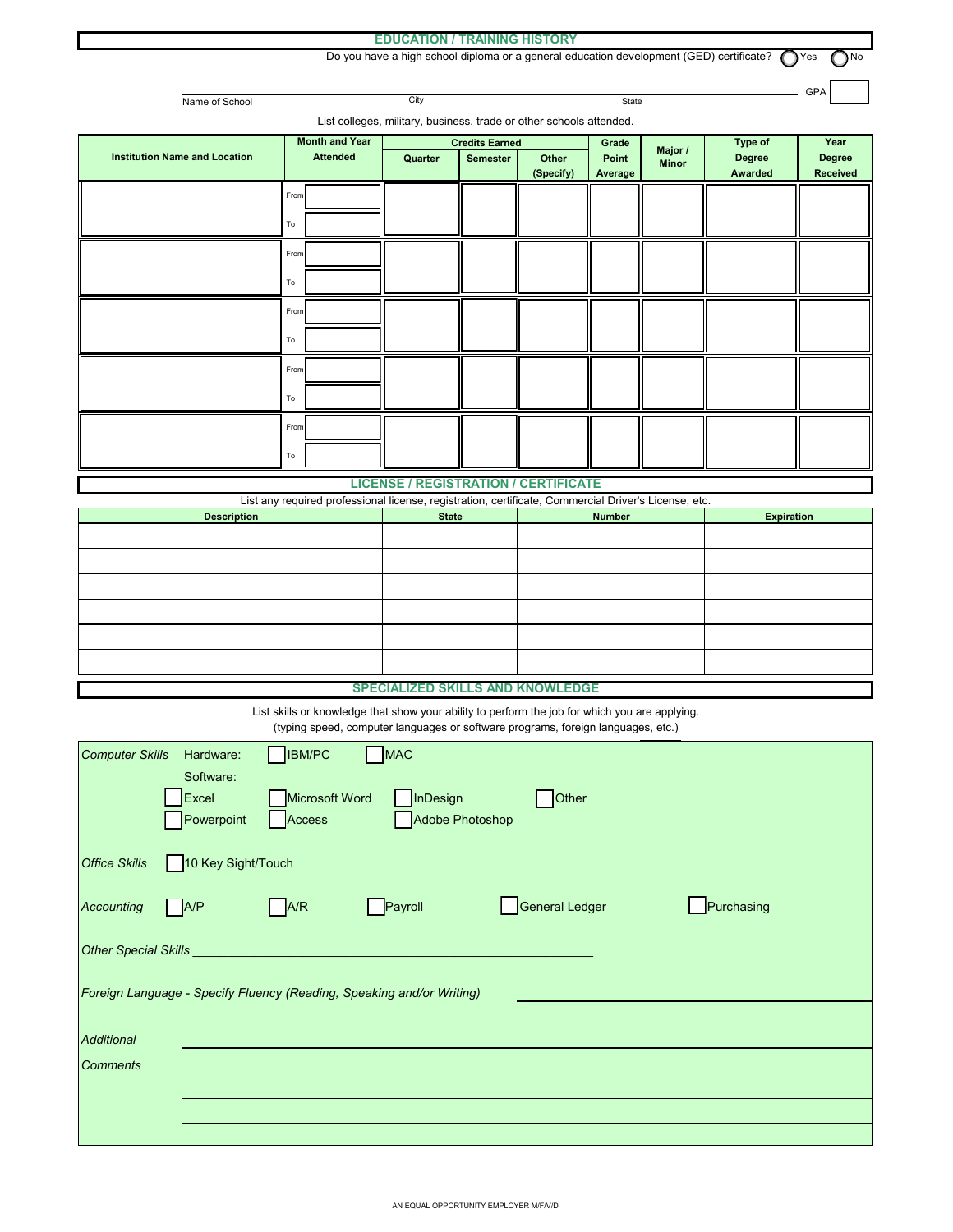|                                | <b>MILITARY EXPERIENCE</b> |                                                    |               |
|--------------------------------|----------------------------|----------------------------------------------------|---------------|
| <b>Branch of Service</b>       |                            | Rank/Rate                                          |               |
| From                           | To                         | Type of Discharge                                  |               |
| <b>General Duties/Training</b> |                            |                                                    |               |
|                                |                            |                                                    |               |
|                                |                            |                                                    |               |
|                                |                            |                                                    |               |
| Veteran                        | <b>Disabled Veteran</b>    | <b>Percent of Disability Percent of Disability</b> | $\frac{0}{6}$ |
| <b>Service Medals</b>          |                            |                                                    |               |

**REFERENCES**

|                | List 4 current references who are familiar with your work-related abilities and background. Do not list relatives.                                                                                                                                       | ,,,,,,,,,,,,,,,,, |                                                                 |              |                                                                                                                |
|----------------|----------------------------------------------------------------------------------------------------------------------------------------------------------------------------------------------------------------------------------------------------------|-------------------|-----------------------------------------------------------------|--------------|----------------------------------------------------------------------------------------------------------------|
| <b>Name</b>    |                                                                                                                                                                                                                                                          |                   | <b>Professional</b><br>Relationship                             |              |                                                                                                                |
|                |                                                                                                                                                                                                                                                          |                   |                                                                 |              |                                                                                                                |
| <b>Address</b> |                                                                                                                                                                                                                                                          |                   |                                                                 |              |                                                                                                                |
|                | <b>Number and Street</b>                                                                                                                                                                                                                                 | City              |                                                                 | <b>State</b> | Zip                                                                                                            |
|                | <b>Telephone</b><br><u> 1999 - Johann Stein, mars ann an t-</u>                                                                                                                                                                                          |                   | E-Mail <b>E-Mail Property of the Community of the Community</b> |              |                                                                                                                |
|                |                                                                                                                                                                                                                                                          |                   | <b>Professional</b>                                             |              |                                                                                                                |
| <b>Name</b>    |                                                                                                                                                                                                                                                          |                   | Relationship                                                    |              |                                                                                                                |
|                |                                                                                                                                                                                                                                                          |                   |                                                                 |              |                                                                                                                |
| <b>Address</b> |                                                                                                                                                                                                                                                          |                   |                                                                 |              |                                                                                                                |
|                | <b>Number and Street</b>                                                                                                                                                                                                                                 | City              |                                                                 | <b>State</b> | Zip                                                                                                            |
|                | <b>Telephone</b><br><u>and the state of the state of the state of the state of the state of the state of the state of the state of the state of the state of the state of the state of the state of the state of the state of the state of the state</u> |                   | E-Mail <b>E-Mail Property of the Community</b>                  |              |                                                                                                                |
|                |                                                                                                                                                                                                                                                          |                   | <b>Professional</b>                                             |              |                                                                                                                |
| <b>Name</b>    |                                                                                                                                                                                                                                                          |                   | Relationship                                                    |              |                                                                                                                |
|                |                                                                                                                                                                                                                                                          |                   |                                                                 |              |                                                                                                                |
| <b>Address</b> |                                                                                                                                                                                                                                                          |                   |                                                                 |              |                                                                                                                |
|                | <b>Number and Street</b>                                                                                                                                                                                                                                 | City              |                                                                 | <b>State</b> | Zip                                                                                                            |
|                | <b>Telephone</b><br><u> 1989 - Johann Barbara, martxa alemaniar a</u>                                                                                                                                                                                    |                   |                                                                 |              | E-Mail Property of the Community of the Community of the Community of the Community of the Community of the Co |
|                |                                                                                                                                                                                                                                                          |                   | Professional                                                    |              |                                                                                                                |
| <b>Name</b>    |                                                                                                                                                                                                                                                          |                   | Relationship                                                    |              |                                                                                                                |
|                |                                                                                                                                                                                                                                                          |                   |                                                                 |              |                                                                                                                |
| <b>Address</b> |                                                                                                                                                                                                                                                          |                   |                                                                 |              |                                                                                                                |
|                | <b>Number and Street</b>                                                                                                                                                                                                                                 | City              |                                                                 | <b>State</b> | Zip                                                                                                            |
|                | <b>Telephone</b>                                                                                                                                                                                                                                         |                   | E-Mail                                                          |              |                                                                                                                |
|                |                                                                                                                                                                                                                                                          |                   |                                                                 |              |                                                                                                                |

### **ACCOMMODATION INFORMATION**

the Cooperative to consider special arrangements to accommodate a physical or mental impairment during the selection process or concerning the position for which you have applied, you need to identify the disability and the In support of the Americans with Disabilities Act, special arrangements may be made for certain duties of certain positions in order to accommodate a physical or mental impairment or disability. You are not required to disclose such information that you believe will not interfere with your capability to do the job. However, if you want requested accommodation below.

Disability or Handicap

Type of Accommodation Needed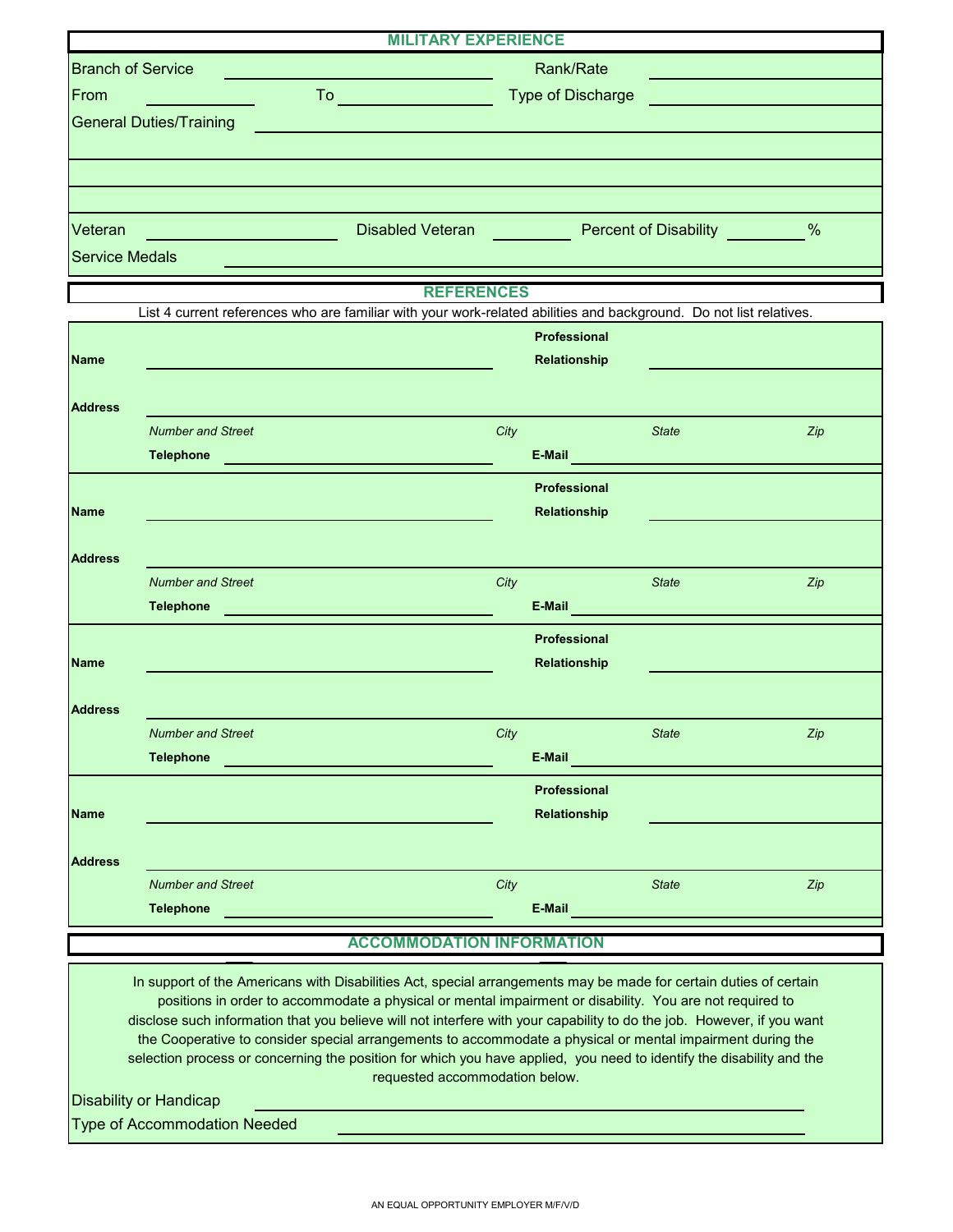| <b>WORK REQUIREMENTS</b>                                                                                                                                                                                                                               |           |                     |  |
|--------------------------------------------------------------------------------------------------------------------------------------------------------------------------------------------------------------------------------------------------------|-----------|---------------------|--|
| What date would you be available for work?<br>Are you available to work:<br><b>Full Time</b><br>What are your wage or salary requirements?                                                                                                             | Part Time | Temporary $\square$ |  |
| <b>OTHER QUALIFICATIONS</b>                                                                                                                                                                                                                            |           |                     |  |
| List job-related training courses by title and year. List honors, awards, volunteer work, and special accomplishments<br>(publications, memberships in professional/honor societies, leadership activities, public speaking, performance awards, etc.) |           |                     |  |
|                                                                                                                                                                                                                                                        |           |                     |  |
|                                                                                                                                                                                                                                                        |           |                     |  |
|                                                                                                                                                                                                                                                        |           |                     |  |
|                                                                                                                                                                                                                                                        |           |                     |  |
|                                                                                                                                                                                                                                                        |           |                     |  |
|                                                                                                                                                                                                                                                        |           |                     |  |
|                                                                                                                                                                                                                                                        |           |                     |  |
|                                                                                                                                                                                                                                                        |           |                     |  |
|                                                                                                                                                                                                                                                        |           |                     |  |
|                                                                                                                                                                                                                                                        |           |                     |  |
|                                                                                                                                                                                                                                                        |           |                     |  |
|                                                                                                                                                                                                                                                        |           |                     |  |
|                                                                                                                                                                                                                                                        |           |                     |  |
|                                                                                                                                                                                                                                                        |           |                     |  |
|                                                                                                                                                                                                                                                        |           |                     |  |
|                                                                                                                                                                                                                                                        |           |                     |  |
|                                                                                                                                                                                                                                                        |           |                     |  |
|                                                                                                                                                                                                                                                        |           |                     |  |
|                                                                                                                                                                                                                                                        |           |                     |  |
|                                                                                                                                                                                                                                                        |           |                     |  |
|                                                                                                                                                                                                                                                        |           |                     |  |
|                                                                                                                                                                                                                                                        |           |                     |  |
|                                                                                                                                                                                                                                                        |           |                     |  |
|                                                                                                                                                                                                                                                        |           |                     |  |
|                                                                                                                                                                                                                                                        |           |                     |  |
|                                                                                                                                                                                                                                                        |           |                     |  |
|                                                                                                                                                                                                                                                        |           |                     |  |
|                                                                                                                                                                                                                                                        |           |                     |  |
|                                                                                                                                                                                                                                                        |           |                     |  |
|                                                                                                                                                                                                                                                        |           |                     |  |
|                                                                                                                                                                                                                                                        |           |                     |  |
|                                                                                                                                                                                                                                                        |           |                     |  |
|                                                                                                                                                                                                                                                        |           |                     |  |

I

I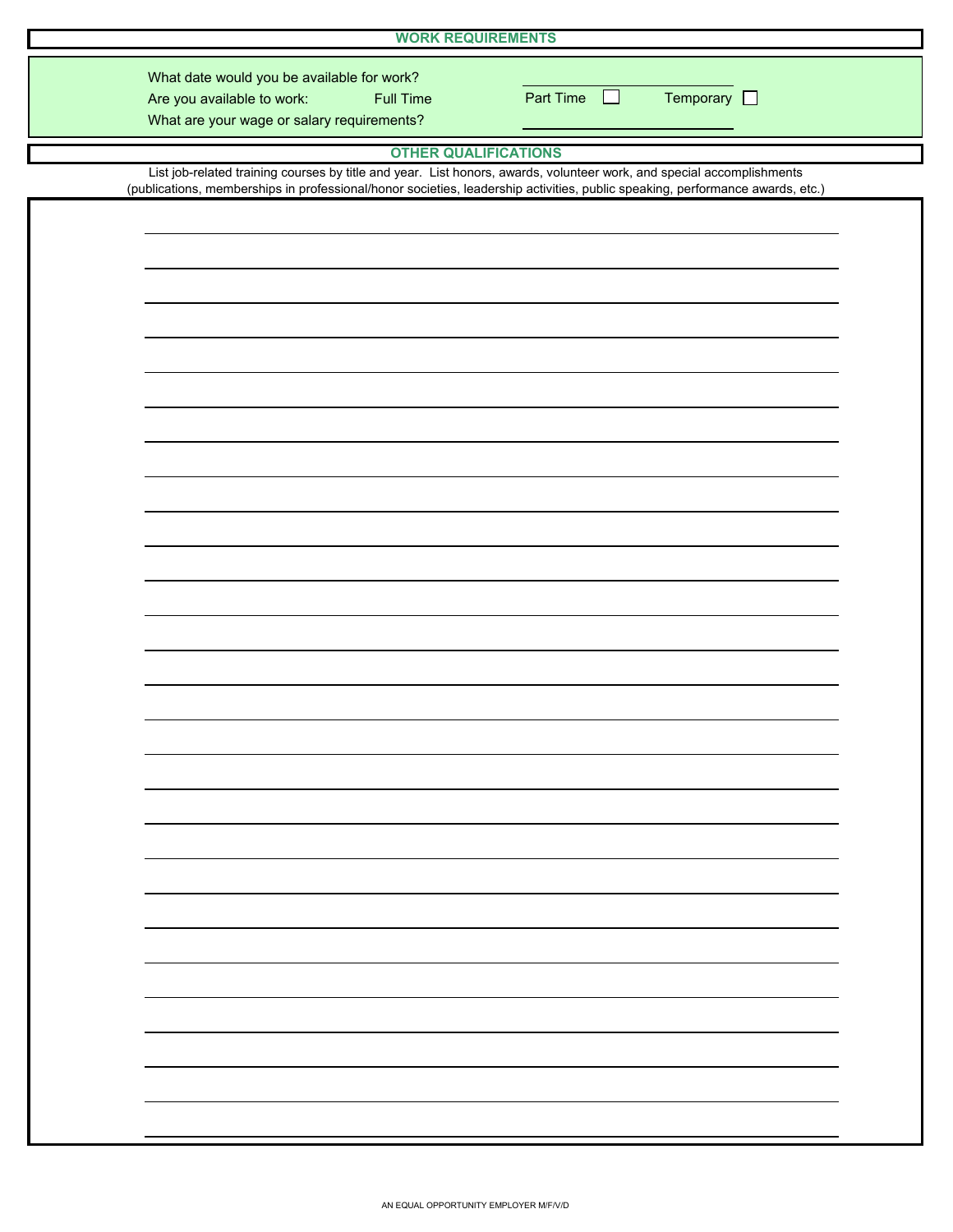| <b>Employer's Address and Phone Number</b><br>Supervisor's Name and Phone Number<br><b>Total Time in Position</b><br>Hrs Per Week Rate of Pay<br>To (Month-Year)<br>Reason for Leaving<br>List Duties/Responsibilities/Accomplishments/Equipment Utilized<br>$\bigcap$ Yes<br>$\bigcirc$ No<br>May we inquire of current employer?<br>$\overline{2}$<br><b>Employer's Address and Phone Number</b><br>Supervisor's Name and Phone Number<br>Hrs Per Week Rate of Pay<br>Total Time in Position<br>To (Month-Year)<br>Reason for Leaving<br>List Duties/Responsibilities/Accomplishments/Equipment Utilized<br>О∾<br>$\bigcirc$ Yes<br>May we inquire of current employer? | 1                       |  |  |  |  |  |  |
|---------------------------------------------------------------------------------------------------------------------------------------------------------------------------------------------------------------------------------------------------------------------------------------------------------------------------------------------------------------------------------------------------------------------------------------------------------------------------------------------------------------------------------------------------------------------------------------------------------------------------------------------------------------------------|-------------------------|--|--|--|--|--|--|
|                                                                                                                                                                                                                                                                                                                                                                                                                                                                                                                                                                                                                                                                           | Name of Employer        |  |  |  |  |  |  |
|                                                                                                                                                                                                                                                                                                                                                                                                                                                                                                                                                                                                                                                                           | <b>Type of Business</b> |  |  |  |  |  |  |
|                                                                                                                                                                                                                                                                                                                                                                                                                                                                                                                                                                                                                                                                           | Job Title               |  |  |  |  |  |  |
|                                                                                                                                                                                                                                                                                                                                                                                                                                                                                                                                                                                                                                                                           | From (Month-Year)       |  |  |  |  |  |  |
|                                                                                                                                                                                                                                                                                                                                                                                                                                                                                                                                                                                                                                                                           |                         |  |  |  |  |  |  |
|                                                                                                                                                                                                                                                                                                                                                                                                                                                                                                                                                                                                                                                                           | Name of Employer        |  |  |  |  |  |  |
|                                                                                                                                                                                                                                                                                                                                                                                                                                                                                                                                                                                                                                                                           | <b>Type of Business</b> |  |  |  |  |  |  |
|                                                                                                                                                                                                                                                                                                                                                                                                                                                                                                                                                                                                                                                                           | Job Title               |  |  |  |  |  |  |
|                                                                                                                                                                                                                                                                                                                                                                                                                                                                                                                                                                                                                                                                           | From (Month-Year)       |  |  |  |  |  |  |
|                                                                                                                                                                                                                                                                                                                                                                                                                                                                                                                                                                                                                                                                           |                         |  |  |  |  |  |  |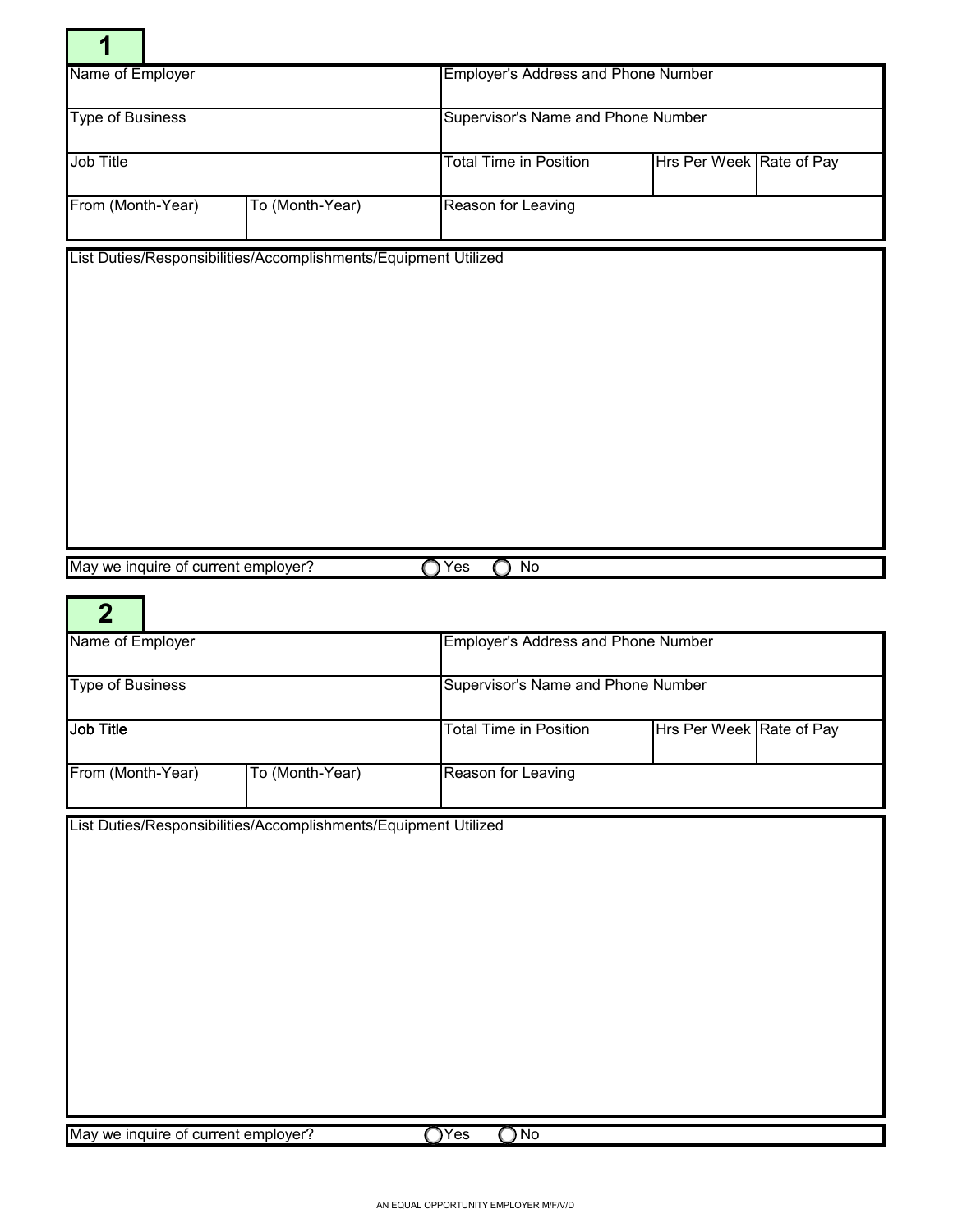| $\overline{\mathbf{3}}$             |                                                                 |                                            |                          |  |  |  |
|-------------------------------------|-----------------------------------------------------------------|--------------------------------------------|--------------------------|--|--|--|
| Name of Employer                    |                                                                 | <b>Employer's Address and Phone Number</b> |                          |  |  |  |
| <b>Type of Business</b>             |                                                                 | Supervisor's Name and Phone Number         |                          |  |  |  |
| Job Title                           |                                                                 | <b>Total Time in Position</b>              | Hrs Per Week Rate of Pay |  |  |  |
| From (Month-Year)                   | To (Month-Year)                                                 | Reason for Leaving                         |                          |  |  |  |
|                                     | List Duties/Responsibilities/Accomplishments/Equipment Utilized |                                            |                          |  |  |  |
|                                     |                                                                 |                                            |                          |  |  |  |
|                                     |                                                                 |                                            |                          |  |  |  |
|                                     |                                                                 |                                            |                          |  |  |  |
|                                     |                                                                 |                                            |                          |  |  |  |
|                                     |                                                                 |                                            |                          |  |  |  |
|                                     |                                                                 |                                            |                          |  |  |  |
|                                     |                                                                 |                                            |                          |  |  |  |
| May we inquire of current employer? |                                                                 | $\bigcirc$ No<br>$\bigcirc$ Yes            |                          |  |  |  |
| 4                                   |                                                                 |                                            |                          |  |  |  |
| Name of Employer                    |                                                                 | Employer's Address and Phone Number        |                          |  |  |  |
| <b>Type of Business</b>             |                                                                 | Supervisor's Name and Phone Number         |                          |  |  |  |
| Job Title                           |                                                                 | <b>Total Time in Position</b>              | Hrs Per Week Rate of Pay |  |  |  |
|                                     |                                                                 |                                            |                          |  |  |  |
| From (Month-Year)                   | To (Month-Year)                                                 | Reason for Leaving                         |                          |  |  |  |
|                                     | List Duties/Responsibilities/Accomplishments/Equipment Utilized |                                            |                          |  |  |  |
|                                     |                                                                 |                                            |                          |  |  |  |
|                                     |                                                                 |                                            |                          |  |  |  |
|                                     |                                                                 |                                            |                          |  |  |  |
|                                     |                                                                 |                                            |                          |  |  |  |
|                                     |                                                                 |                                            |                          |  |  |  |
|                                     |                                                                 |                                            |                          |  |  |  |
|                                     |                                                                 |                                            |                          |  |  |  |
|                                     |                                                                 |                                            |                          |  |  |  |
| May we inquire of current employer? |                                                                 | $\overline{\bigcirc}$ Yes<br>$\bigcirc$ No |                          |  |  |  |

÷.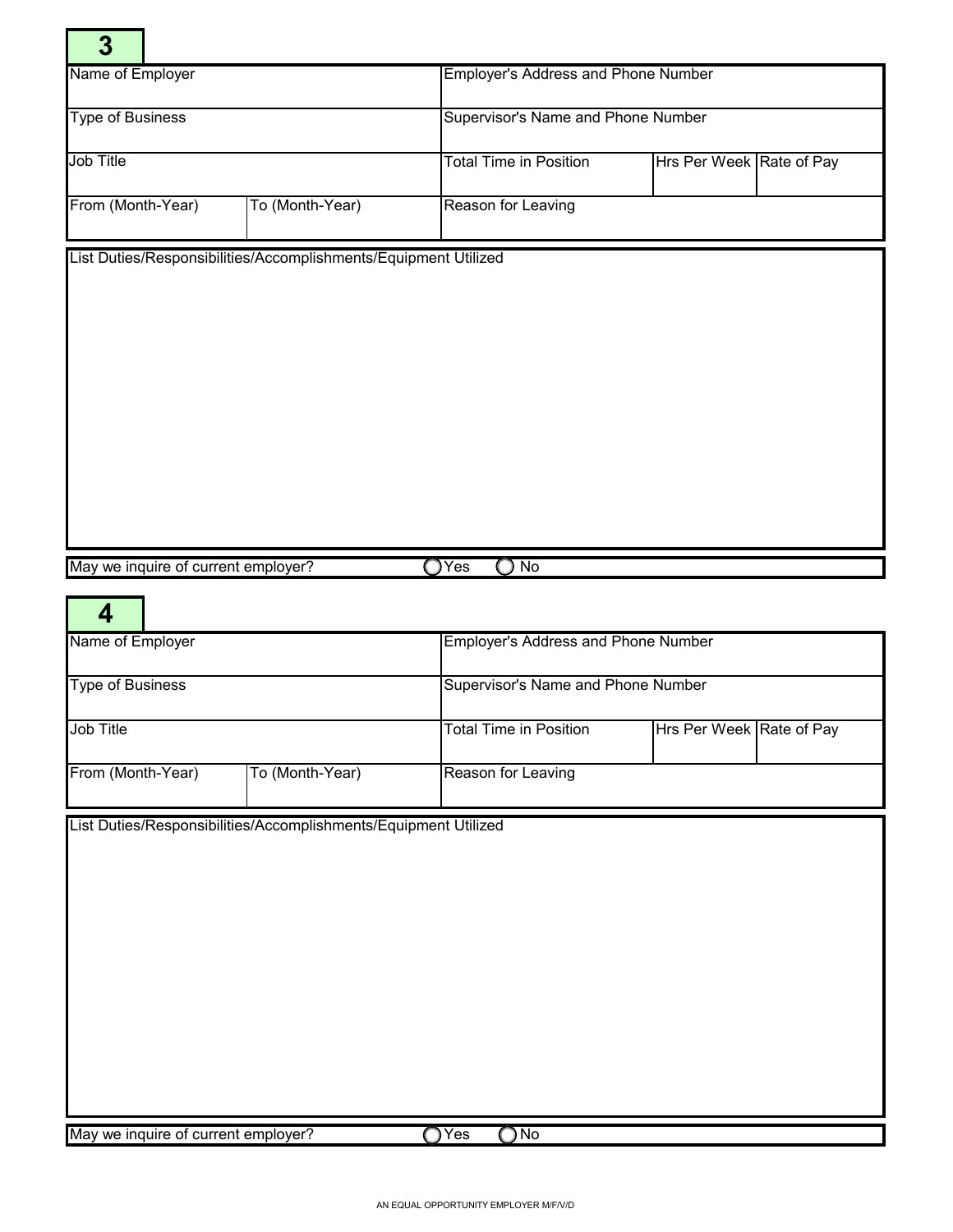| 5                                   |                                                                 |                                            |                                    |  |  |  |  |
|-------------------------------------|-----------------------------------------------------------------|--------------------------------------------|------------------------------------|--|--|--|--|
| Name of Employer                    |                                                                 | <b>Employer's Address and Phone Number</b> |                                    |  |  |  |  |
| <b>Type of Business</b>             |                                                                 | Supervisor's Name and Phone Number         |                                    |  |  |  |  |
| Job Title                           |                                                                 | <b>Total Time in Position</b>              | Hrs Per Week Rate of Pay           |  |  |  |  |
| From (Month-Year)                   | To (Month-Year)                                                 | Reason for Leaving                         |                                    |  |  |  |  |
|                                     | List Duties/Responsibilities/Accomplishments/Equipment Utilized |                                            |                                    |  |  |  |  |
|                                     |                                                                 |                                            |                                    |  |  |  |  |
|                                     |                                                                 |                                            |                                    |  |  |  |  |
|                                     |                                                                 |                                            |                                    |  |  |  |  |
|                                     |                                                                 |                                            |                                    |  |  |  |  |
|                                     |                                                                 |                                            |                                    |  |  |  |  |
|                                     |                                                                 |                                            |                                    |  |  |  |  |
|                                     |                                                                 |                                            |                                    |  |  |  |  |
| May we inquire of current employer? |                                                                 | $\bigcirc$ No<br>$\bigcirc$ Yes            |                                    |  |  |  |  |
| 6                                   |                                                                 |                                            |                                    |  |  |  |  |
| Name of Employer                    |                                                                 | Employer's Address and Phone Number        |                                    |  |  |  |  |
| <b>Type of Business</b>             |                                                                 |                                            | Supervisor's Name and Phone Number |  |  |  |  |
| Job Title                           |                                                                 | <b>Total Time in Position</b>              | Hrs Per Week Rate of Pay           |  |  |  |  |
| From (Month-Year)                   | To (Month-Year)                                                 | Reason for Leaving                         |                                    |  |  |  |  |
|                                     | List Duties/Responsibilities/Accomplishments/Equipment Utilized |                                            |                                    |  |  |  |  |
|                                     |                                                                 |                                            |                                    |  |  |  |  |
|                                     |                                                                 |                                            |                                    |  |  |  |  |
|                                     |                                                                 |                                            |                                    |  |  |  |  |
|                                     |                                                                 |                                            |                                    |  |  |  |  |
|                                     |                                                                 |                                            |                                    |  |  |  |  |
|                                     |                                                                 |                                            |                                    |  |  |  |  |
|                                     |                                                                 |                                            |                                    |  |  |  |  |
|                                     |                                                                 |                                            |                                    |  |  |  |  |
| May we inquire of current employer? |                                                                 | $\mathsf{O}$ Yes<br>$\bigcirc$ No          |                                    |  |  |  |  |

۰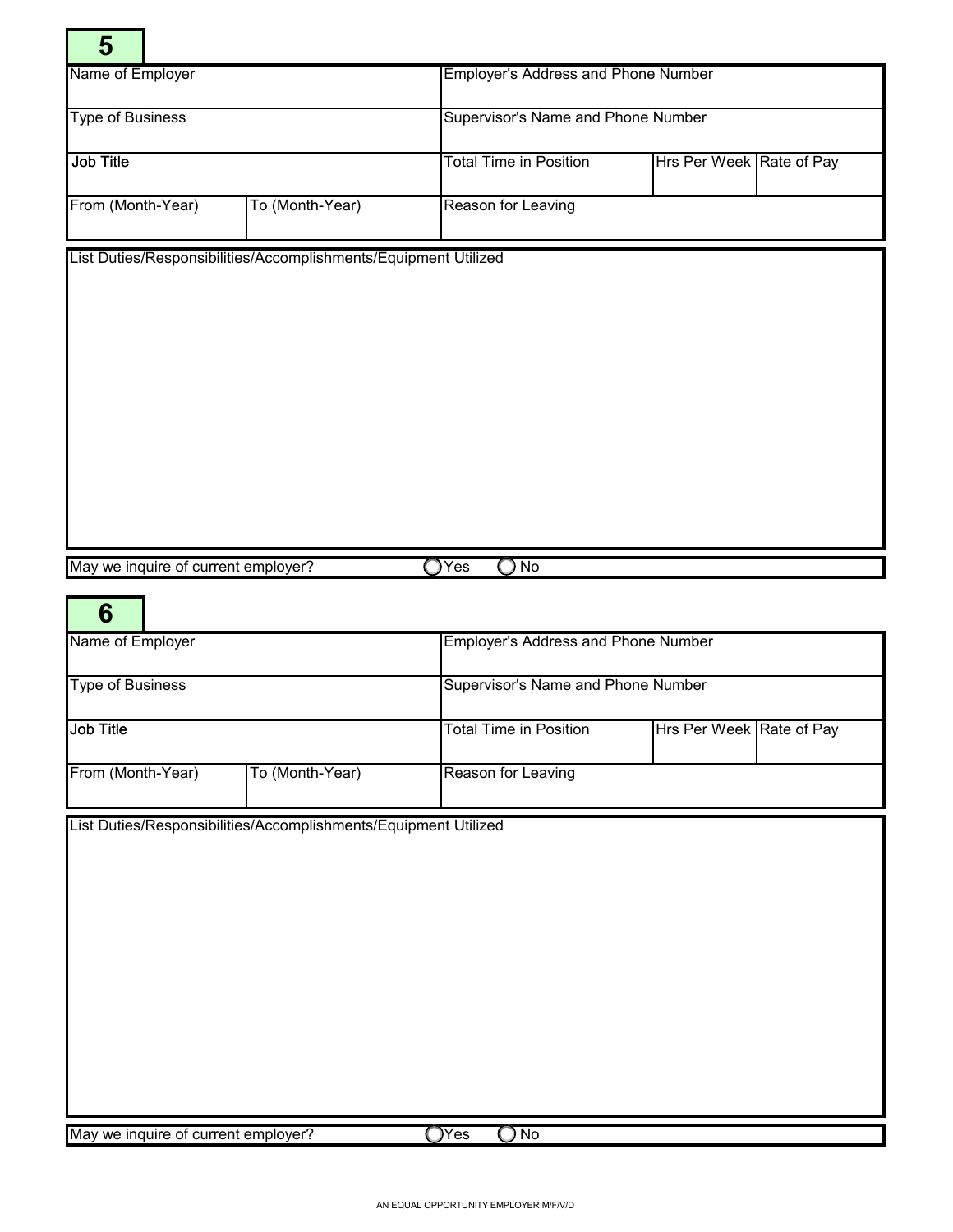| <b>OTHER INFORMATION</b> |  |
|--------------------------|--|
|--------------------------|--|

| Please use this section to provide any additional information you feel is relevant to this position. |
|------------------------------------------------------------------------------------------------------|
|                                                                                                      |
|                                                                                                      |
|                                                                                                      |
|                                                                                                      |
|                                                                                                      |
|                                                                                                      |
|                                                                                                      |
|                                                                                                      |
|                                                                                                      |
|                                                                                                      |
|                                                                                                      |
|                                                                                                      |
|                                                                                                      |
|                                                                                                      |
|                                                                                                      |
|                                                                                                      |
|                                                                                                      |
|                                                                                                      |
|                                                                                                      |
|                                                                                                      |
|                                                                                                      |
|                                                                                                      |
|                                                                                                      |
|                                                                                                      |
|                                                                                                      |
|                                                                                                      |
|                                                                                                      |
|                                                                                                      |
|                                                                                                      |
|                                                                                                      |
|                                                                                                      |
|                                                                                                      |
|                                                                                                      |
|                                                                                                      |
|                                                                                                      |
|                                                                                                      |
|                                                                                                      |
|                                                                                                      |
|                                                                                                      |
|                                                                                                      |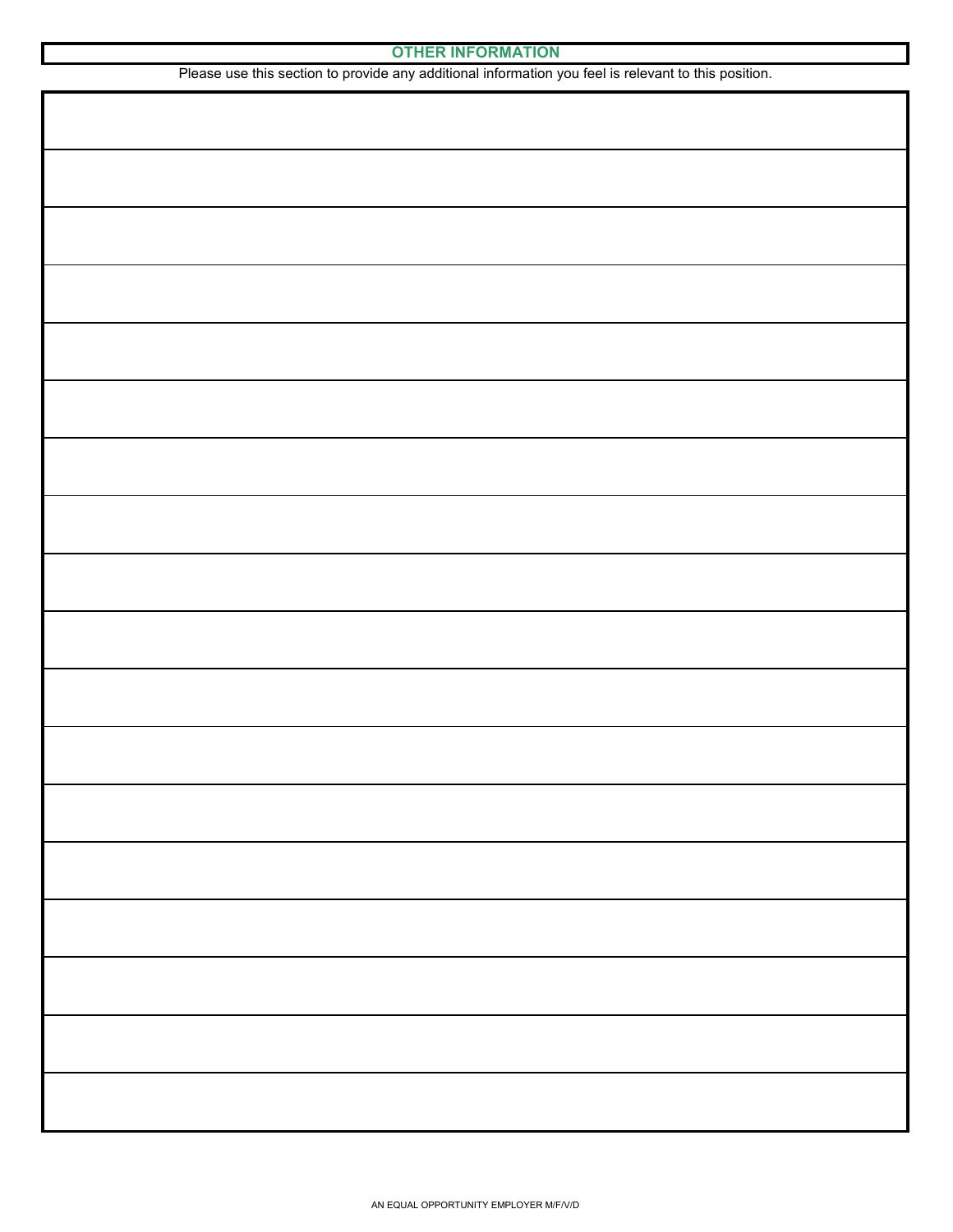|--|

#### **PLEASE READ CAREFULLY, INITIAL EACH PARAGRAPH, THEN SIGN AND DATE BELOW.**

Electric Cooperative are true, correct, and complete to the best of my knowledge. I understand that any I certify that the facts contained in this application and attached documentation for employment with Gascosage misrepresentations, falsifications, or deliberate omissions will result in my immediate dismissal.

Initial

Cooperative to obtain any information pertaining to my juvenile or adult criminal justice, employment, medical, I authorize investigation of all statements herein. I also authorize by my signature below or a copy thereof, the organizations and individuals referred to herein to furnish information to the Cooperative. I also authorize the psychological background, credit records, military service and educational records. The Cooperative shall be held harmless should it, in processing this employment application, rely on information provided from these sources, even if the information provided is inaccurate or erroneous.

Initial

Additionally, I understand that nothing contained in this employment application or in the granting of an interview and I understand that no such promise or guarantee is binding upon the Cooperative. If an employment relationship is established, I understand that I have a right to terminate my employment at any time, for any or in any policies, procedures or handbooks that I might receive, is intended to create an employment contract between Gascosage Electric Cooperative and me. No promises regarding employment have been made to me, reason or for no reason, and Gascosage Electric Cooperative retains a similar right.

Initial

Although management makes every effort to accommodate individual preferences, business needs may at times make the following conditions mandatory: overtime, or a work schedule that includes Saturday and/or Sunday. I understand and accept these as conditions of employment if hired.

Initial

Gascosage Electric Cooperative is a drug-free and alcohol-free workplace. I understand that random drug and alcohol screenings are performed, and agree to these conditions.

Initial

In the event that I am hired, I will abide by all of the Cooperative's rules, regulations, policies and practices, and understand that these may be changed from time to time at the discretion of the Cooperative.

Initial

**Signature Date**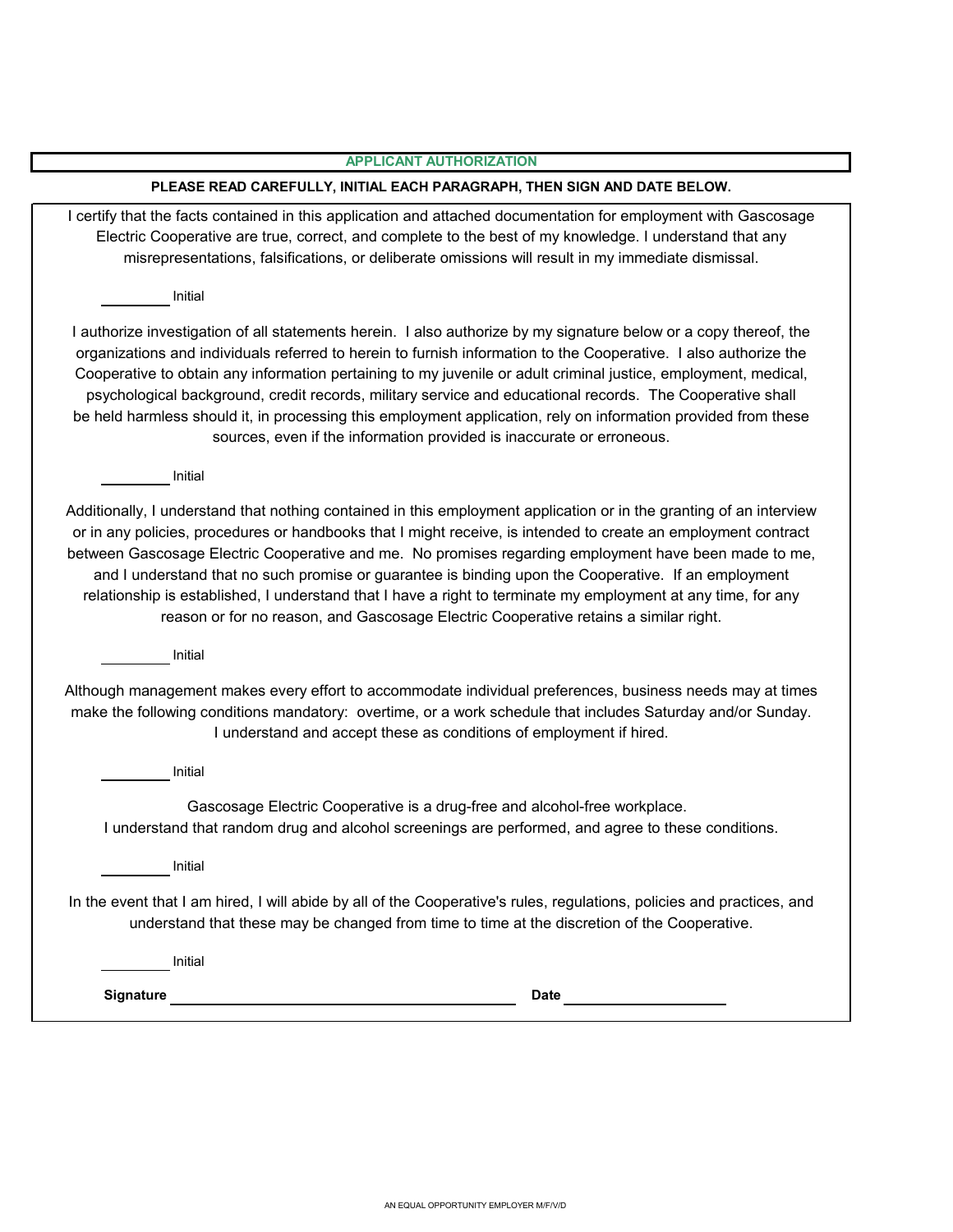#### **AFFIRMATIVE ACTION**

# **COMPLETION IS VOLUNTARY**

Gascosage Electric Cooperative is required to provide statistical reports to governmental agencies analyzing and monitoring keeping purposes, and no information provided will be used in an unlawful manner. The information will not be kept with the application or personnel file and will in no way affect the hiring decision. Affirmative Action efforts. The information requested below will be used for the compilation of statistical reports and record

## **POSITION APPLIED FOR**

### **PLEASE CHECK APPROPRIATE BOX FOR EACH CATEGORY**

| BLACK (not of Hispanic origin) - All persons having origins in any of the black racial groups of Africa.<br>HISPANIC - All persons of Mexican, Puerto Rican, Cuban, Central or South American, or other<br>2.<br>Spanish culture or origin regardless of race.<br>$\mathbf{3}$ .<br>ASIAN OR PACIFIC ISLANDER - All persons having origins in any of the original peoples of the Far<br>East, Southeast Asia, the Indian subcontinent, or the Pacific Islands. This area includes, for example,<br>China, Japan, Korea, the Philippine Islands and Samoa.<br>AMERICAN INDIAN or ALASKA NATIVE - All persons having origins in any of the original peoples of<br>4.<br>North America and who maintain cultural identification through tribal affiliation or community recognition.<br>Please identify with which tribe you are affiliated.<br>WHITE (not of Hispanic origin) - All persons having origins in any of the original peoples of Europe, North<br>5.<br>Africa or the Middle East.<br><b>SEX</b><br>Male<br>Female<br>( ) 2.<br><b>DISABLED DATA</b><br>DISABLED INDIVIDUAL - Person who (1) has a physical or mental impairment which substantially limits<br>one or more major life activities, or (2) has a record of such impairment, or (3) is regarded as having such<br>impairment.<br><b>VETERAN DATA</b><br>DISABLED VETERAN - Personal entitled to disability compensation under law administered by Veterans<br>Administration for disability rated 30% or more OR person discharged/released from active duty for<br>disability incurred or aggravated in line of duty.<br><b>VETERAN</b><br>2.<br><b>REFERRAL SOURCE</b><br>How did you learn of this position?<br><b>State Employment Office</b><br>Newspaper Ad (specify newspaper)<br>2.<br>Website<br>3.<br>Friend/Relative<br>4.<br>5.<br>Social/Community Organization (specify)<br><b>Current Gascosage Employee</b><br>6.<br><b>Private Employment Agency</b><br>Other Publication (specify)<br>8.<br>Self Referral - Walk-In, Write-In, Phone-In<br>9.<br>Other (specify)<br>10. | <b>RACE/ETHNICITY</b> |  |
|------------------------------------------------------------------------------------------------------------------------------------------------------------------------------------------------------------------------------------------------------------------------------------------------------------------------------------------------------------------------------------------------------------------------------------------------------------------------------------------------------------------------------------------------------------------------------------------------------------------------------------------------------------------------------------------------------------------------------------------------------------------------------------------------------------------------------------------------------------------------------------------------------------------------------------------------------------------------------------------------------------------------------------------------------------------------------------------------------------------------------------------------------------------------------------------------------------------------------------------------------------------------------------------------------------------------------------------------------------------------------------------------------------------------------------------------------------------------------------------------------------------------------------------------------------------------------------------------------------------------------------------------------------------------------------------------------------------------------------------------------------------------------------------------------------------------------------------------------------------------------------------------------------------------------------------------------------------------------------------------------------------------------------------------------------------|-----------------------|--|
|                                                                                                                                                                                                                                                                                                                                                                                                                                                                                                                                                                                                                                                                                                                                                                                                                                                                                                                                                                                                                                                                                                                                                                                                                                                                                                                                                                                                                                                                                                                                                                                                                                                                                                                                                                                                                                                                                                                                                                                                                                                                  |                       |  |
|                                                                                                                                                                                                                                                                                                                                                                                                                                                                                                                                                                                                                                                                                                                                                                                                                                                                                                                                                                                                                                                                                                                                                                                                                                                                                                                                                                                                                                                                                                                                                                                                                                                                                                                                                                                                                                                                                                                                                                                                                                                                  |                       |  |
|                                                                                                                                                                                                                                                                                                                                                                                                                                                                                                                                                                                                                                                                                                                                                                                                                                                                                                                                                                                                                                                                                                                                                                                                                                                                                                                                                                                                                                                                                                                                                                                                                                                                                                                                                                                                                                                                                                                                                                                                                                                                  |                       |  |
|                                                                                                                                                                                                                                                                                                                                                                                                                                                                                                                                                                                                                                                                                                                                                                                                                                                                                                                                                                                                                                                                                                                                                                                                                                                                                                                                                                                                                                                                                                                                                                                                                                                                                                                                                                                                                                                                                                                                                                                                                                                                  |                       |  |
|                                                                                                                                                                                                                                                                                                                                                                                                                                                                                                                                                                                                                                                                                                                                                                                                                                                                                                                                                                                                                                                                                                                                                                                                                                                                                                                                                                                                                                                                                                                                                                                                                                                                                                                                                                                                                                                                                                                                                                                                                                                                  |                       |  |
|                                                                                                                                                                                                                                                                                                                                                                                                                                                                                                                                                                                                                                                                                                                                                                                                                                                                                                                                                                                                                                                                                                                                                                                                                                                                                                                                                                                                                                                                                                                                                                                                                                                                                                                                                                                                                                                                                                                                                                                                                                                                  |                       |  |
|                                                                                                                                                                                                                                                                                                                                                                                                                                                                                                                                                                                                                                                                                                                                                                                                                                                                                                                                                                                                                                                                                                                                                                                                                                                                                                                                                                                                                                                                                                                                                                                                                                                                                                                                                                                                                                                                                                                                                                                                                                                                  |                       |  |
|                                                                                                                                                                                                                                                                                                                                                                                                                                                                                                                                                                                                                                                                                                                                                                                                                                                                                                                                                                                                                                                                                                                                                                                                                                                                                                                                                                                                                                                                                                                                                                                                                                                                                                                                                                                                                                                                                                                                                                                                                                                                  |                       |  |
|                                                                                                                                                                                                                                                                                                                                                                                                                                                                                                                                                                                                                                                                                                                                                                                                                                                                                                                                                                                                                                                                                                                                                                                                                                                                                                                                                                                                                                                                                                                                                                                                                                                                                                                                                                                                                                                                                                                                                                                                                                                                  |                       |  |
|                                                                                                                                                                                                                                                                                                                                                                                                                                                                                                                                                                                                                                                                                                                                                                                                                                                                                                                                                                                                                                                                                                                                                                                                                                                                                                                                                                                                                                                                                                                                                                                                                                                                                                                                                                                                                                                                                                                                                                                                                                                                  |                       |  |
|                                                                                                                                                                                                                                                                                                                                                                                                                                                                                                                                                                                                                                                                                                                                                                                                                                                                                                                                                                                                                                                                                                                                                                                                                                                                                                                                                                                                                                                                                                                                                                                                                                                                                                                                                                                                                                                                                                                                                                                                                                                                  |                       |  |
|                                                                                                                                                                                                                                                                                                                                                                                                                                                                                                                                                                                                                                                                                                                                                                                                                                                                                                                                                                                                                                                                                                                                                                                                                                                                                                                                                                                                                                                                                                                                                                                                                                                                                                                                                                                                                                                                                                                                                                                                                                                                  |                       |  |
|                                                                                                                                                                                                                                                                                                                                                                                                                                                                                                                                                                                                                                                                                                                                                                                                                                                                                                                                                                                                                                                                                                                                                                                                                                                                                                                                                                                                                                                                                                                                                                                                                                                                                                                                                                                                                                                                                                                                                                                                                                                                  |                       |  |
|                                                                                                                                                                                                                                                                                                                                                                                                                                                                                                                                                                                                                                                                                                                                                                                                                                                                                                                                                                                                                                                                                                                                                                                                                                                                                                                                                                                                                                                                                                                                                                                                                                                                                                                                                                                                                                                                                                                                                                                                                                                                  |                       |  |
|                                                                                                                                                                                                                                                                                                                                                                                                                                                                                                                                                                                                                                                                                                                                                                                                                                                                                                                                                                                                                                                                                                                                                                                                                                                                                                                                                                                                                                                                                                                                                                                                                                                                                                                                                                                                                                                                                                                                                                                                                                                                  |                       |  |
|                                                                                                                                                                                                                                                                                                                                                                                                                                                                                                                                                                                                                                                                                                                                                                                                                                                                                                                                                                                                                                                                                                                                                                                                                                                                                                                                                                                                                                                                                                                                                                                                                                                                                                                                                                                                                                                                                                                                                                                                                                                                  |                       |  |
|                                                                                                                                                                                                                                                                                                                                                                                                                                                                                                                                                                                                                                                                                                                                                                                                                                                                                                                                                                                                                                                                                                                                                                                                                                                                                                                                                                                                                                                                                                                                                                                                                                                                                                                                                                                                                                                                                                                                                                                                                                                                  |                       |  |
|                                                                                                                                                                                                                                                                                                                                                                                                                                                                                                                                                                                                                                                                                                                                                                                                                                                                                                                                                                                                                                                                                                                                                                                                                                                                                                                                                                                                                                                                                                                                                                                                                                                                                                                                                                                                                                                                                                                                                                                                                                                                  |                       |  |
|                                                                                                                                                                                                                                                                                                                                                                                                                                                                                                                                                                                                                                                                                                                                                                                                                                                                                                                                                                                                                                                                                                                                                                                                                                                                                                                                                                                                                                                                                                                                                                                                                                                                                                                                                                                                                                                                                                                                                                                                                                                                  |                       |  |
|                                                                                                                                                                                                                                                                                                                                                                                                                                                                                                                                                                                                                                                                                                                                                                                                                                                                                                                                                                                                                                                                                                                                                                                                                                                                                                                                                                                                                                                                                                                                                                                                                                                                                                                                                                                                                                                                                                                                                                                                                                                                  |                       |  |
|                                                                                                                                                                                                                                                                                                                                                                                                                                                                                                                                                                                                                                                                                                                                                                                                                                                                                                                                                                                                                                                                                                                                                                                                                                                                                                                                                                                                                                                                                                                                                                                                                                                                                                                                                                                                                                                                                                                                                                                                                                                                  |                       |  |
|                                                                                                                                                                                                                                                                                                                                                                                                                                                                                                                                                                                                                                                                                                                                                                                                                                                                                                                                                                                                                                                                                                                                                                                                                                                                                                                                                                                                                                                                                                                                                                                                                                                                                                                                                                                                                                                                                                                                                                                                                                                                  |                       |  |
|                                                                                                                                                                                                                                                                                                                                                                                                                                                                                                                                                                                                                                                                                                                                                                                                                                                                                                                                                                                                                                                                                                                                                                                                                                                                                                                                                                                                                                                                                                                                                                                                                                                                                                                                                                                                                                                                                                                                                                                                                                                                  |                       |  |
|                                                                                                                                                                                                                                                                                                                                                                                                                                                                                                                                                                                                                                                                                                                                                                                                                                                                                                                                                                                                                                                                                                                                                                                                                                                                                                                                                                                                                                                                                                                                                                                                                                                                                                                                                                                                                                                                                                                                                                                                                                                                  |                       |  |
|                                                                                                                                                                                                                                                                                                                                                                                                                                                                                                                                                                                                                                                                                                                                                                                                                                                                                                                                                                                                                                                                                                                                                                                                                                                                                                                                                                                                                                                                                                                                                                                                                                                                                                                                                                                                                                                                                                                                                                                                                                                                  |                       |  |
|                                                                                                                                                                                                                                                                                                                                                                                                                                                                                                                                                                                                                                                                                                                                                                                                                                                                                                                                                                                                                                                                                                                                                                                                                                                                                                                                                                                                                                                                                                                                                                                                                                                                                                                                                                                                                                                                                                                                                                                                                                                                  |                       |  |
|                                                                                                                                                                                                                                                                                                                                                                                                                                                                                                                                                                                                                                                                                                                                                                                                                                                                                                                                                                                                                                                                                                                                                                                                                                                                                                                                                                                                                                                                                                                                                                                                                                                                                                                                                                                                                                                                                                                                                                                                                                                                  |                       |  |
|                                                                                                                                                                                                                                                                                                                                                                                                                                                                                                                                                                                                                                                                                                                                                                                                                                                                                                                                                                                                                                                                                                                                                                                                                                                                                                                                                                                                                                                                                                                                                                                                                                                                                                                                                                                                                                                                                                                                                                                                                                                                  |                       |  |
|                                                                                                                                                                                                                                                                                                                                                                                                                                                                                                                                                                                                                                                                                                                                                                                                                                                                                                                                                                                                                                                                                                                                                                                                                                                                                                                                                                                                                                                                                                                                                                                                                                                                                                                                                                                                                                                                                                                                                                                                                                                                  |                       |  |
|                                                                                                                                                                                                                                                                                                                                                                                                                                                                                                                                                                                                                                                                                                                                                                                                                                                                                                                                                                                                                                                                                                                                                                                                                                                                                                                                                                                                                                                                                                                                                                                                                                                                                                                                                                                                                                                                                                                                                                                                                                                                  |                       |  |
|                                                                                                                                                                                                                                                                                                                                                                                                                                                                                                                                                                                                                                                                                                                                                                                                                                                                                                                                                                                                                                                                                                                                                                                                                                                                                                                                                                                                                                                                                                                                                                                                                                                                                                                                                                                                                                                                                                                                                                                                                                                                  |                       |  |
|                                                                                                                                                                                                                                                                                                                                                                                                                                                                                                                                                                                                                                                                                                                                                                                                                                                                                                                                                                                                                                                                                                                                                                                                                                                                                                                                                                                                                                                                                                                                                                                                                                                                                                                                                                                                                                                                                                                                                                                                                                                                  |                       |  |
|                                                                                                                                                                                                                                                                                                                                                                                                                                                                                                                                                                                                                                                                                                                                                                                                                                                                                                                                                                                                                                                                                                                                                                                                                                                                                                                                                                                                                                                                                                                                                                                                                                                                                                                                                                                                                                                                                                                                                                                                                                                                  |                       |  |
|                                                                                                                                                                                                                                                                                                                                                                                                                                                                                                                                                                                                                                                                                                                                                                                                                                                                                                                                                                                                                                                                                                                                                                                                                                                                                                                                                                                                                                                                                                                                                                                                                                                                                                                                                                                                                                                                                                                                                                                                                                                                  |                       |  |
|                                                                                                                                                                                                                                                                                                                                                                                                                                                                                                                                                                                                                                                                                                                                                                                                                                                                                                                                                                                                                                                                                                                                                                                                                                                                                                                                                                                                                                                                                                                                                                                                                                                                                                                                                                                                                                                                                                                                                                                                                                                                  |                       |  |
|                                                                                                                                                                                                                                                                                                                                                                                                                                                                                                                                                                                                                                                                                                                                                                                                                                                                                                                                                                                                                                                                                                                                                                                                                                                                                                                                                                                                                                                                                                                                                                                                                                                                                                                                                                                                                                                                                                                                                                                                                                                                  |                       |  |
|                                                                                                                                                                                                                                                                                                                                                                                                                                                                                                                                                                                                                                                                                                                                                                                                                                                                                                                                                                                                                                                                                                                                                                                                                                                                                                                                                                                                                                                                                                                                                                                                                                                                                                                                                                                                                                                                                                                                                                                                                                                                  |                       |  |

### **Signature Date**

Please save a copy of this filled out form and email it to humanresources@gascosage.coop